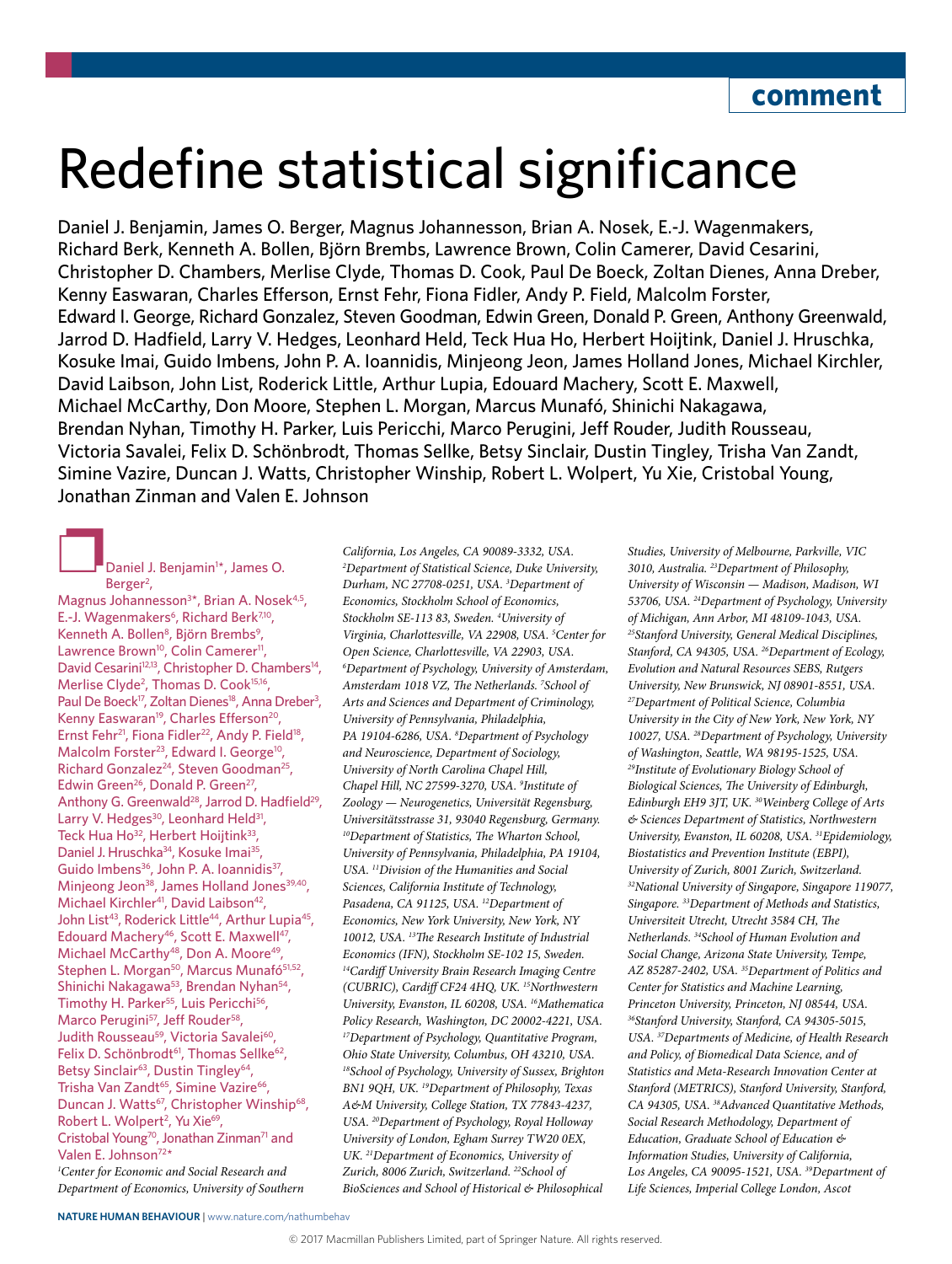### **Supplementary Information:**

Supplementary Text R code used to generate Figures 1 and 2

### **Supplementary Information:**

#### **Supplementary Text**

#### Figure 1

All four curves in Figure 1 describe the relationship between (i) a *P*-value based on a two-sided normal test and (ii) a Bayes factor or a bound on a Bayes factor. The *P*-values are based on a two-sided test that the mean  $\mu$  of an independent and identically distributed sample of normally distributed random variables is 0. The variance of the observations is known. Without loss of generality, we assume that the variance is 1 and the sample size is also 1. The curves in the figure differ according to the alternative hypotheses that they assume for calculating (ii).

Because these curves involve two-sided tests, all alternative hypotheses are restricted to be symmetric around 0. That is, the density assumed for the value of  $\mu$  under the alternative hypothesis is always assumed to satisfy  $f(\mu) = f(-\mu)$ .

The curve labeled "Power" corresponds to defining the alternative hypothesis so that power is 75% in a two-sided 5% test. This is achieved by assuming that  $\mu$  under the alternative hypothesis is equal to  $\pm ( z_{0.025} + z_{0.75} ) = \pm 2.63$ . That is, the alternative hypothesis places 1/2 its prior mass on 2.63 and  $\frac{1}{2}$  its mass on -2.63.

The curve labeled UMPBT corresponds to the uniformly most powerful Bayesian test (*2*) that corresponds to a classical, two-sided test of size  $\alpha = 0.005$ . The alternative hypothesis for this Bayesian test places  $\frac{1}{2}$  mass at 2.81 and  $\frac{1}{2}$  mass at -2.81. The null hypothesis for this test is rejected if the Bayes factor exceeds 25.7. Note that this curve is nearly identical to the "Power" curve if that curve had been defined using 80% power, rather than 75% power. The Power curve for 80% power would place  $\frac{1}{2}$  its mass at  $\pm 2.80$ .

The Likelihood Ratio Bound curve represents an approximate upper bound on the Bayes factor obtained by defining the alternative hypothesis as putting  $\frac{1}{2}$  its mass on  $\pm \bar{x}$ , where  $\bar{x}$  is the observed sample mean. Over the range of *P*-values displayed in the figure, this alternative hypothesis very closely approximates the maximum Bayes factor that can be attained from among the set of alternative hypotheses constrained to be of the form  $0.5 \times [f(\mu) + f(-\mu)]$  for some density function *f*.

The Local-*H*<sub>1</sub> curve is described fully in the figure caption. A fuller explanation and discussion of this bound can be found in ref. *15*.

## Equation 2 and Figure 2

This equation defines the large-sample relationship between the false positive rate, power  $1 - \beta$ , type I error rate  $\alpha$ , and the probability that the null hypothesis is true when a large number of independent experiments have been conducted. More specifically, suppose that *n* independent hypothesis tests are conducted, and suppose that in each test the probability that the null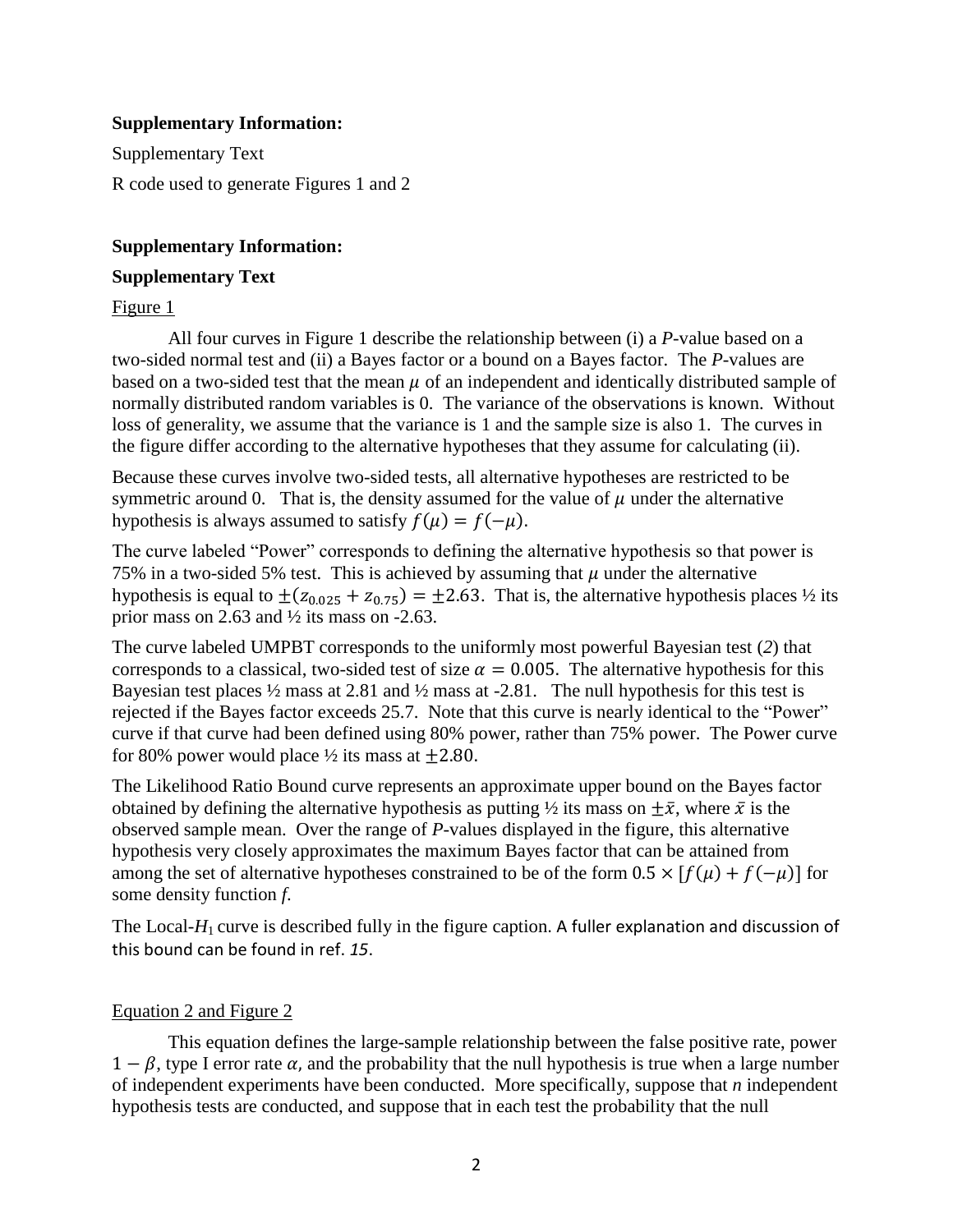hypothesis is true is  $\phi$ . If the null hypothesis is true, assume that the probability that it is falsely rejected (i.e., a false positive occurs) is  $\alpha$ . For the test  $j = 1, ..., n$ , define the random variable  $X_j = 1$  if the null hypothesis is true *and* the null hypothesis is rejected, and  $X_j = 0$  if either the alternative hypothesis is true or the null hypothesis is not rejected. Note that the  $X_i$  are independent Bernoulli random variables with  $Pr(X_i = 1) = \alpha \phi$ . Also for test *j*, define another random variable  $Y_i = 1$  if the alternative hypothesis is true *and* the null hypothesis is rejected, and 0 otherwise. It follows that the  $Y_i$  are independent Bernoulli random variables with  $Pr(Y_i = 1) = (1 - \phi)(1 - \beta)$ . Note that  $Y_i$  is independent of  $Y_k$  for  $j \neq k$ , but  $Y_i$  is not independent of  $X_i$ . For the *n* experiments, the false positive rate can then be written as:

$$
FPR = \frac{\sum_{j=1}^{n} X_j}{\sum_{j=1}^{n} X_j + \sum_{j=1}^{n} Y_j} = \frac{\sum_{j=1}^{n} X_j/n}{\sum_{j=1}^{n} X_j/n + \sum_{j=1}^{n} Y_j/n}.
$$

By the strong law of large numbers,  $\sum_{j=1}^{n} X_j/n$  converges almost surely to  $\alpha\phi$ , and  $\sum_{j=1}^{n} Y_j$ converges almost surely to  $(1 - \phi)(1 - \beta)$ . Application of the continuous mapping theorem yields

$$
FPR \xrightarrow{\text{a.s.}} \frac{\alpha \phi}{\alpha \phi + (1 - \phi)(1 - \beta)}.
$$

Figure 2 illustrates this relationship for various values of  $\alpha$  and prior odds for the alternative,  $\mathbf 1$  $\frac{-\varphi}{\phi}$ .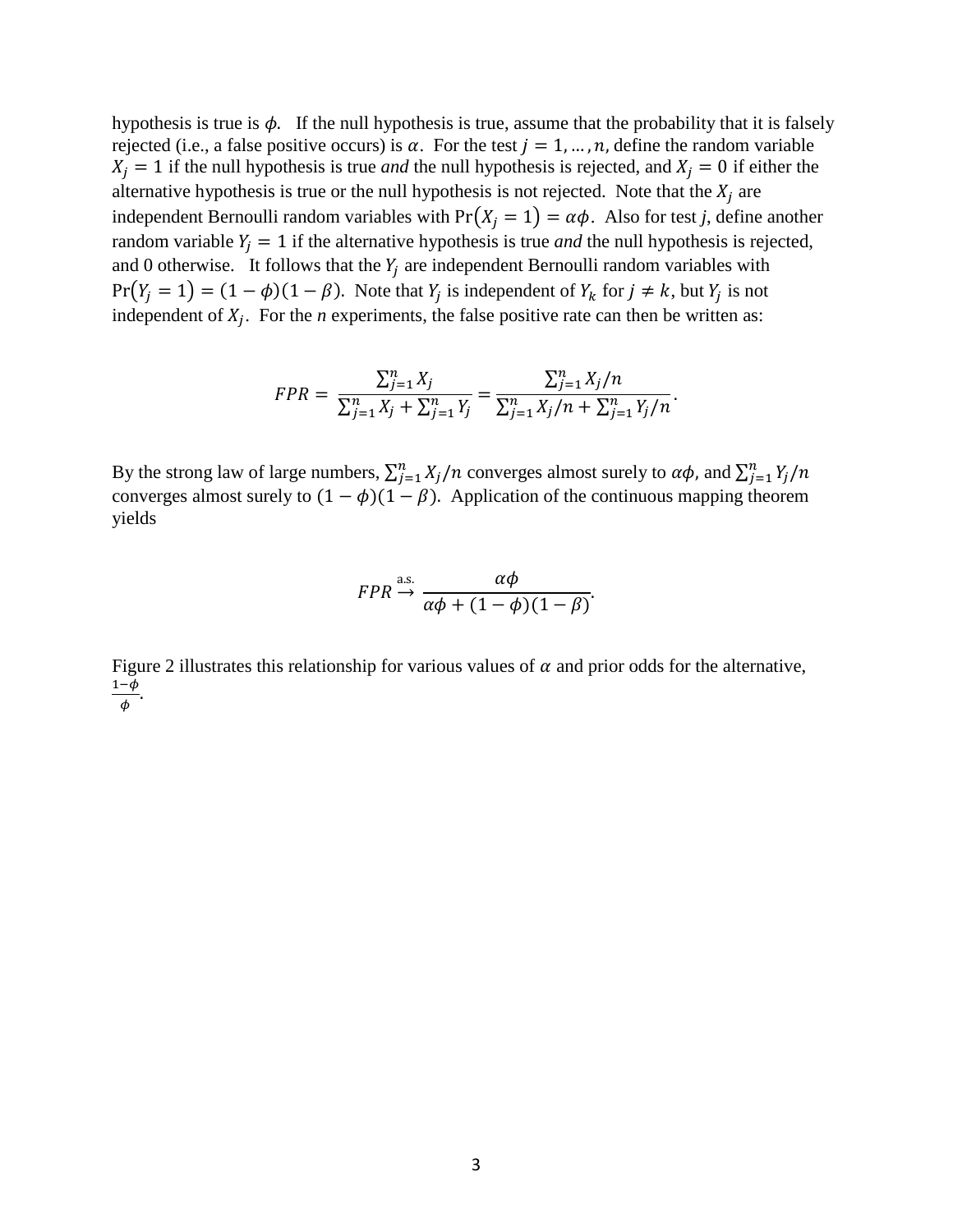#### **R code used to generate Figure 1:**

```
type1=.005
type1Power=0.05
type2=0.25
p=1-c(9000:9990)/10000
xbar = qnorm(1-p/2)# alternative based on 80% POWER IN 5% TEST
muPower = qnorm(1-type2) + qnorm(1-type1Power/2)bfPow = 0.5^{\star} (dnorm (xbar, muPower, 1) +dnorm (xbar, -muPower, 1) ) /dnorm (xbar, 0, 1)
muUMPBT = qnorm(0.9975)bfUMPBT = 0.5* (dnorm(xbar, muUMPBT, 1)+dnorm(xbar, -
muUMPBT,1))/dnorm(xbar,0,1)
# two-sided "LR" bound
bfLR = 0.5/exp(-0.5*xbar^2)bfLocal = -1/(2.71*ptlog(p))#coordinates for dashed lines
data = data frame(p,bfLocal,bfLR,bfPow,bfUMPBT)U_005 = \max(data$bfLR[data$p=="0.005"])L 005 = min(data$bfLocal[data$p=="0.005"])
U_05 = \max(data$bfLR[data$p=="0.05"])L 05 = min(data$bfUMPBT[data$p=="0.05"])
# Local bound; no need for two-sided adjustment
#plot margins
par(mai=c(0.8,0.8,.1,0.4))
par(mqp=c(2,1,0))\text{matplot}(p, \text{cbind}(bfLR, -1/(2.71*p*log(p)))), type='n', log='xy',
         xlab=expression(paste(italic(P) ,"-value")),
         ylab="Bayes Factor",
        vlim = c(0.3,100),
         bty="n",xaxt="n",yaxt="n")
lines(p,bfPow,col="red",lwd=2.5)
lines(p,bfLR,col="black",lwd=2.5)
lines(p,bfUMPBT,col="blue",lwd=2.5)
lines(p,bfLocal,col="green",lwd=2.5)
legend(0.015,100,c(expression(paste("Power")),"Likelihood Ratio 
Bound", "UMPBT", expression (paste ("Local-", italic(H)[1], "
Bound"))),lty=c(1,1,1,1),
       lwd=c(2.5,2.5,2.5,2.5),col=c("red","black","blue","green"), cex =
0.8)
#text(0.062,65, "\u03B1", font =3, cex = 0.9)
#customizing axes
#x axis
axis(side=1,at=c(-2,0.001,0.0025,0.005,0.010,0.025,0.050,0.100,0.14),
```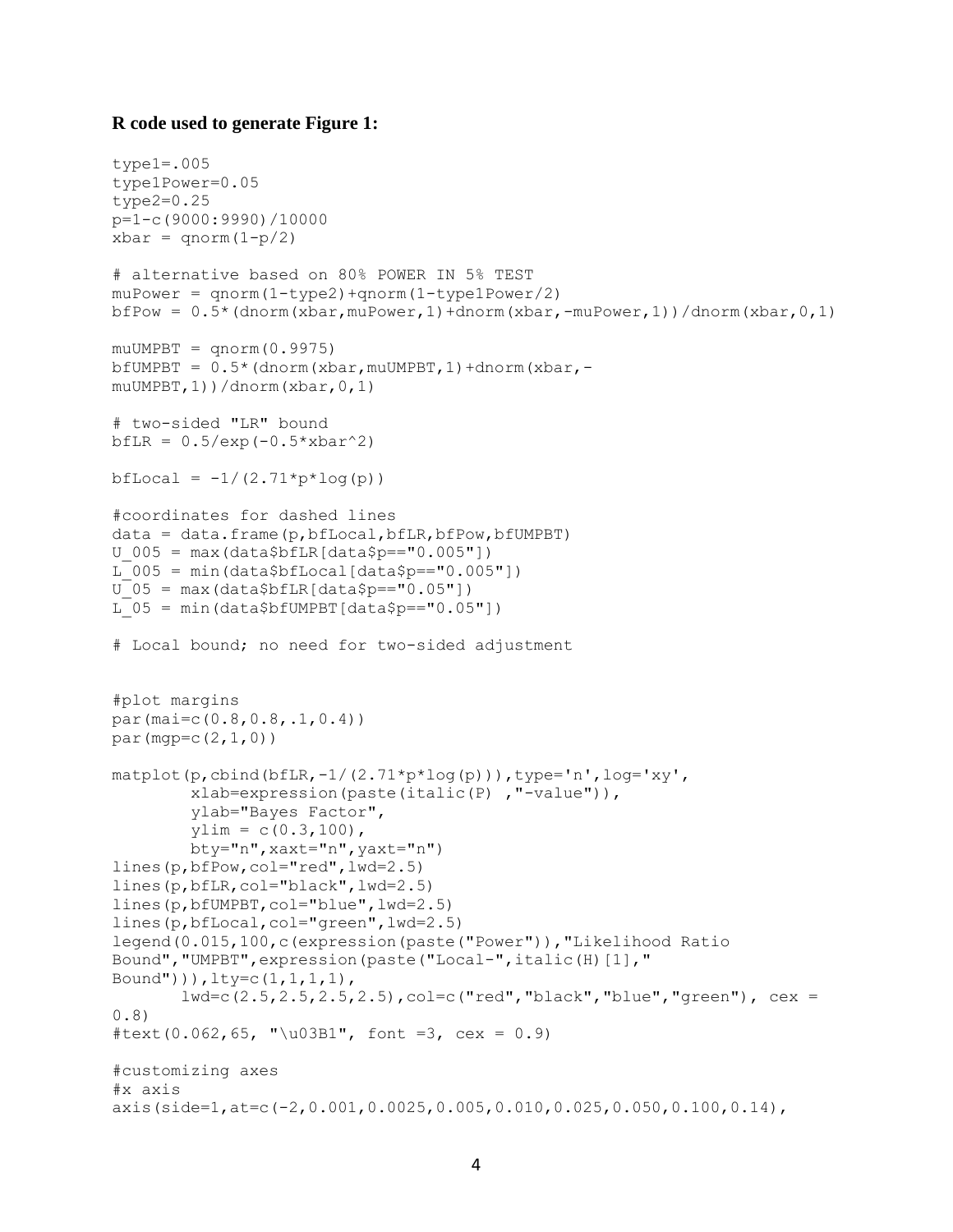```
 labels = 
c("", "0.0010", "0.0025", "0.0050", "0.0100", "0.0250", "0.0500", "0.1000", ""); Lwd=1,
     tck = -0.01, padj = -1.1, cex.axis = .8)
#y axis on the left - main
axis(side=2, at=c(-0.2, 0.3, 0.5, 1, 2, 5, 10, 20, 50, 100), labels =
c("", "0.3", "0.5", "1.0", "2.0", "5.0", "10.0", "20.0", "50.0", "100.0", "100.0",]= 1,tck = -0.01, hadj = 0.6, cex.axis = .8)
#y axis on the left - secondary (red labels)
axis(side=2, at=c(L 005, U 005), labels = c(13.9,25.7), lwd=1, las= 1,
     tck = -0.01, hadj = 0.6, cex.axis = .6, col.axis="red")
#y axis on the right - main
\frac{1}{2}axis(side=4,at=c(-0.2, 0.3,0.5,1,2,5,10,20,50,100),labels =
c("", "0.3", "0.5", "1.0", "2.0", "5.0", "10.0", "20.0", "50.0", "100.0", "100.0",]= 1,tck = -0.01, hadj = 0.4, cex.axis = .8)
#y axis on the right - secondary (red labels)
axis(side=4, at=c(L 05, U 05), labels = c(2.4,3.4), lwd=1, las= 1,
     tck = -0.01, hadj = 0.4, cex.axis = .6,col.axis="red")
###dashed lines
segments(x0 = 0.000011, y0= U 005, x1 = 0.005, y1 = U 005, col = "gray40",
lty = 2)segments(x0 = 0.000011, y0= L 005, x1 = 0.005, y1 = L 005, col = "gray40",
lty = 2)segments(x0 = 0.005, y0= 0.00000001, x1 = 0.005, y1 = U 005, col =
"gray40", lty = 2)
segments(x0 = 0.05, y0= U 05, x1 = 0.14, y1 = U 05, col = "gray40", lty =
2)
segments(x0 = 0.05, y0= L 05, x1 = 0.14, y1 = L 05, col = "gray40", lty =
2)
segments(x0 = 0.05, y0= 0.00000001, x1 = 0.05, y1 = U 05, col = "gray40",
lty = 2)
```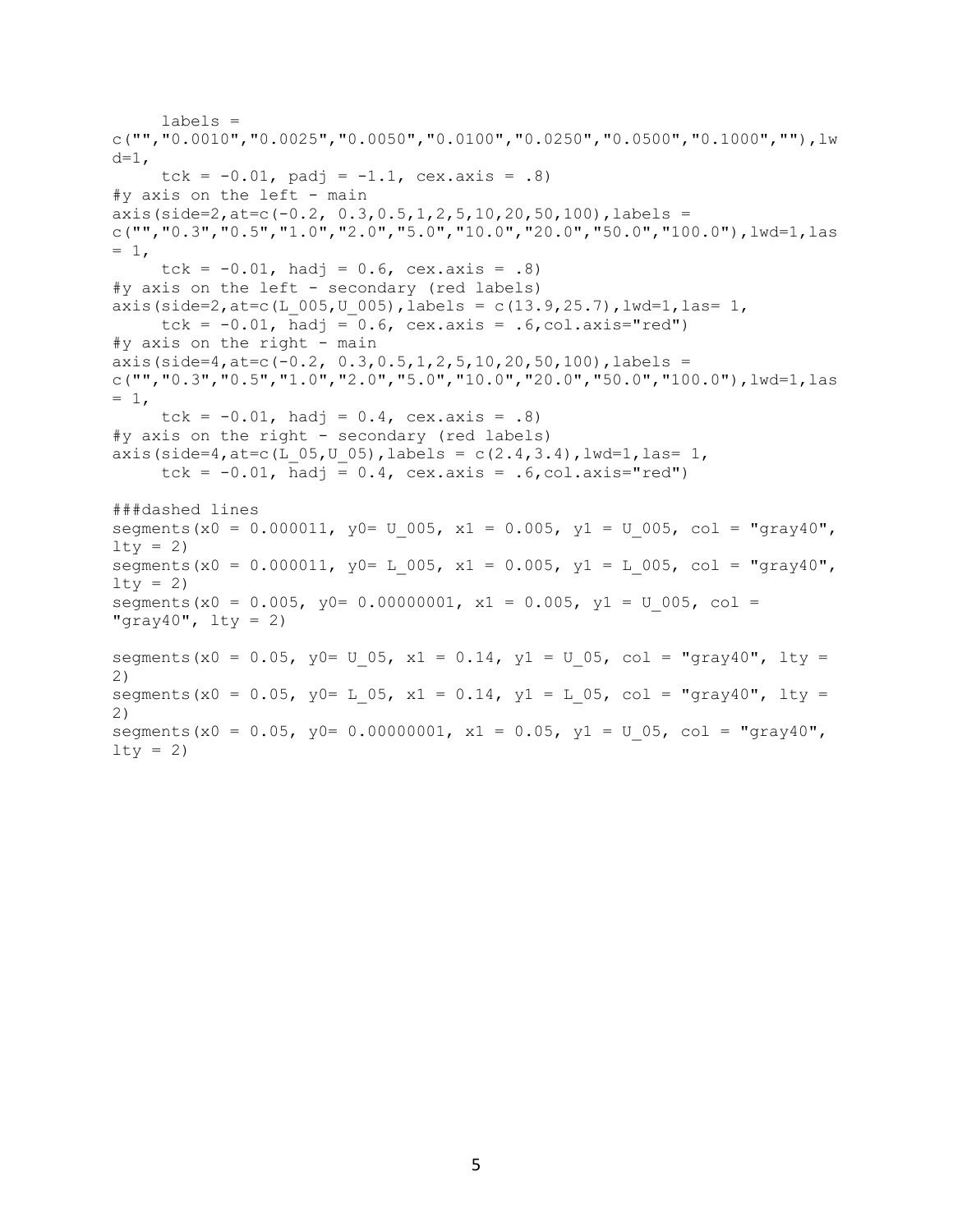#### **R code used to generate Figure 2:**

```
pow1=c(5:999)/1000 # power range for 0.005 tests
pow2=c(50:999)/1000 # power range for 0.05 tests
alpha=0.005 # test size
pi0=5/6 # prior probability
N=10^6 # doesn't matter
#graph margins
par(mai=c(0.8,0.8,0.1,0.1))
par(mqp=c(2,1,0))plot(pow1,alpha*N*pi0/(alpha*N*pi0+pow1*(1-pi0)*N),type='n',ylim = c(0,1),
xlim = c(0, 1.5),
      xlab='Power ',
      ylab='False positive rate', bty="n", xaxt="n", yaxt="n")
#grid lines
segments(x0 = -0.058, y0 = 0, x1 = 1, y1 = 0,lty=1,col = "gray92")
segments(x0 = -0.058, y0 = 0.2, x1 = 1, y1 = 0.2, lty=1, col = "gray92")
segments(x0 = -0.058, y0 = 0.4, x1 = 1, y1 = 0.4, lty=1, col = "gray92")
segments(x0 = -0.058, y0 = 0.6, x1 = 1, y1 = 0.6, lty=1, col = "qray92")
segments(x0 = -0.058, y0 = 0.8, x1 = 1, y1 = 0.8, lty=1, col = "gray92")
segments(x0 = -0.058, y0 = 1, x1 = 1, y1 = 1, lty=1, col = "gray92")
lines(pow1,alpha*N*pi0/(alpha*N*pi0+pow1*(1-
pi0)*N),lty=1,col="blue",lwd=2)
odd 1 5 1 = alpha*N*pi0/(alpha*N*pi0+pow1[995]*(1-pi0)*N)
alpha=0.05
pi0=5/6 
lines(pow2,alpha*N*pi0/(alpha*N*pi0+pow2*(1-
pi0)*N),lty=2,col="blue",lwd=2)
odd 1 5 2 = alpha*N*pi0/(alpha*N*pi0+pow2[950]*(1-pi0)*N)
alpha=0.05
pi0=10/11
lines(pow2,alpha*N*pi0/(alpha*N*pi0+pow2*(1-pi0)*N),lty=2,col="red",lwd=2)
odd 1 10 2 = alpha*N*pi0/(alpha*N*pi0+pow2[950]*(1-pi0)*N)
alpha=0.005
pi0=10/11
lines(pow1,alpha*N*pi0/(alpha*N*pi0+pow1*(1-pi0)*N),lty=1,col="red",lwd=2)
odd 1 10 1 = alpha*N*pi0/(alpha*N*pi0+pow1[995]*(1-pi0)*N)
alpha=0.05
pi0=40/41
lines(pow2,alpha*N*pi0/(alpha*N*pi0+pow2*(1-
pi0)*N),lty=2,col="green",lwd=2)
odd 1 40 2 = alpha*N*pi0/(alpha*N*pi0+pow2[950]*(1-pi0)*N)
alpha=0.005
pi0=40/41
```